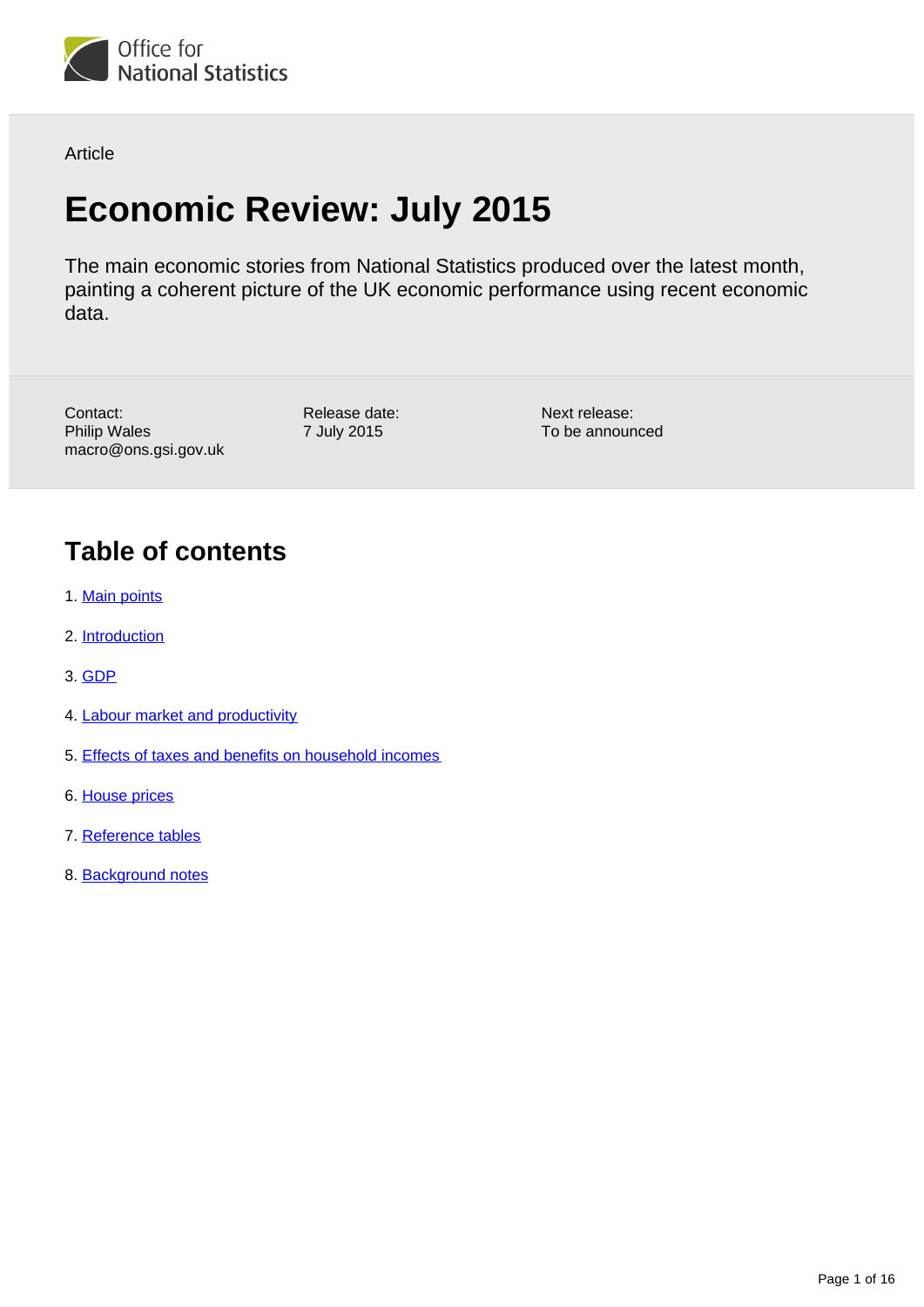## <span id="page-1-0"></span>**1. Main points**

- The Quarterly National Accounts (QNA) indicated that UK GDP grew by 0.4% in Q1 2015, 0.1 percentage points higher than the previous estimate. Growth in 2014 as a whole was also revised up, from 2.8% to 3.0%.
- Comparing the three months to April 2015 with the same three months of the previous year, average weekly earnings 'total pay' increased by 2.7% - slightly stronger than the median growth rate of pay over the same period. This may indicate an easing of downwards pressure on earnings growth from compositional effects.
- In 2013/14 the net impact of all tax and benefits measures was for income to be redistributed from high income households towards poorer households, resulting in a more equitable income distribution. Real household disposable income fell in both the first (-0.5%) and fifth income quintiles (-1.6%) in 2013/14, but increased for the second, third and fourth quintiles.
- UK house prices rose by 5.5% in the year to April 2015, and by 10% over 2014 as a whole. However, this masks a wide range of growth rates among the local authorities of England and Wales.

## <span id="page-1-1"></span>**2. Introduction**

The Quarterly National Accounts (QNA) indicated that GDP rose by 0.4% in Q1 2015; slightly higher than previously estimated, but slower than in recent quarters. There were also small upward revisions to growth in the second, third and fourth quarters of 2014. These were mainly a result of methodological changes to construction output price indices, which affected construction output and gross fixed capital formation (GFCF).

This edition of the Review examines the recent increase in whole economy earnings growth alongside evidence on the median growth rate of earnings for those in continuous employment. The recent strength of both measures suggests a rise in wage pressures in the UK labour market. The closing of the gap between average weekly earnings growth and the median growth rate of earnings may reflect some easing of the compositional effects which have hampered wage growth in recent periods. The recent rise in wage growth has been accompanied by a rise in productivity, on both a quarterly and annual basis.

Despite recent improvements in household earnings, real household disposable income was broadly unchanged on the quarter, partly as a result of increased taxes on income and wealth and decreased social benefits. This Review considers the impact of these policies on real household disposable income across the income distribution. It highlights recent ONS analysis which suggests the net effect of taxes and benefits is to redistribute income from households at the top of the income distribution towards households with lower incomes. Real household disposable income fell in both the first (-0.5%) and fifth income quintiles (-1.6%) in 2013/14, but increased for the second, third and fourth quintiles.

Average house prices in the UK rose by 5.5% in the year to April 2015, and by 10% over the 2014 calendar year. However, this masks a wide range of growth rates, with 10% of local authorities in England and Wales experiencing house prices rise by over 13.5%, while 10% experienced a rise of less than 2.1%. This Review finds that the highest value regions have experienced the highest rates of growth since the downturn and examines the distribution of house price to earnings ratios at the local authority level.

## <span id="page-1-2"></span>**3. GDP**

The Quarterly National Accounts (QNA) indicated that the UK economy grew by 0.4% in the first quarter of 2015: an upward revision of 0.1 percentage points from the previous estimate. Although weaker than the average quarterly growth rate since the start of the economic recovery, this was the ninth quarter of GDP growth and continues the upward trend in output which started in 2013.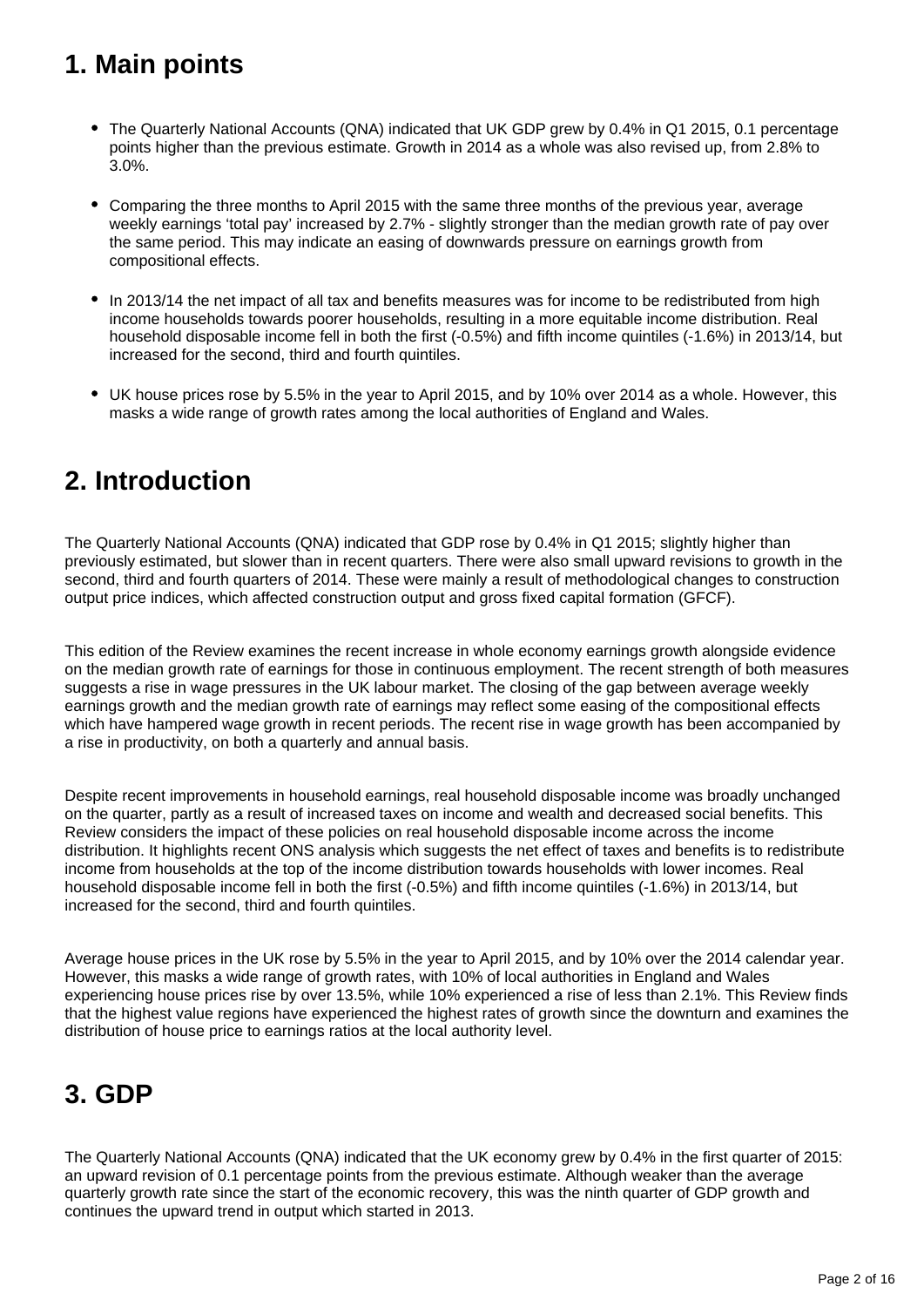The QNA also contained new information on broader indicators of [economic well-being](http://www.ons.gov.uk/ons/rel/naa1-rd/economic-well-being/q1-2015/index.html) for Q1 2015, some of which are presented alongside headline GDP in Figure 1. The level of GDP per capita – which captures the effects of growth in the economy as well as growth of the population – rose by 0.2% compared to the previous quarter, but is still 0.6% below its pre-economic downturn peak. Real Net National Disposable Income (RNNDI) per capita – which accounts for capital consumption, and measures the income available to residents of a country – remained 3.8% below its pre-downturn peak in Q1 2015, but rose by 1.6% on the quarter. Real Household Disposable Income (RHDI) per capita, which has been relatively stable in recent years, has remained flat on the quarter but has increased by 3.9% from the same quarter of the previous year.

### **Figure 1: GDP, GDP per capita, real net national disposable income per capita and real household disposable income per capita, chain-volume measure, seasonally adjusted**



#### **Source: Office for National Statistics**

#### **Notes:**

1. Quarter 1 (i.e. Q1) refers to January to March, quarter 2 (i.e. Q2) refers to April to June, quarter 3 (i.e. Q3) refers to July to September, and quarter 4 (i.e. Q4) refers to October to December.

Alongside the higher estimate of GDP growth in Q1 2015, the QNA also contained small upward revisions to quarterly GDP growth through 2014. Output growth is now estimated to have been 0.1 percentage points stronger in each of the second and third quarters of 2014, and 0.2 percentage points higher in Q4 2014. As a consequence, growth in 2014 has been revised up from 2.8% to 3.0%. Taking the year as a whole, household spending (which added 1.6 percentage points to expenditure growth) and gross capital formation (1.6 percentage points) were the main drivers of GDP. Export growth added just 0.1 percentage points over the same period, which was more than offset by the growth of imports, resulting in net trade making a substantial negative contribution to expenditure growth in 2014.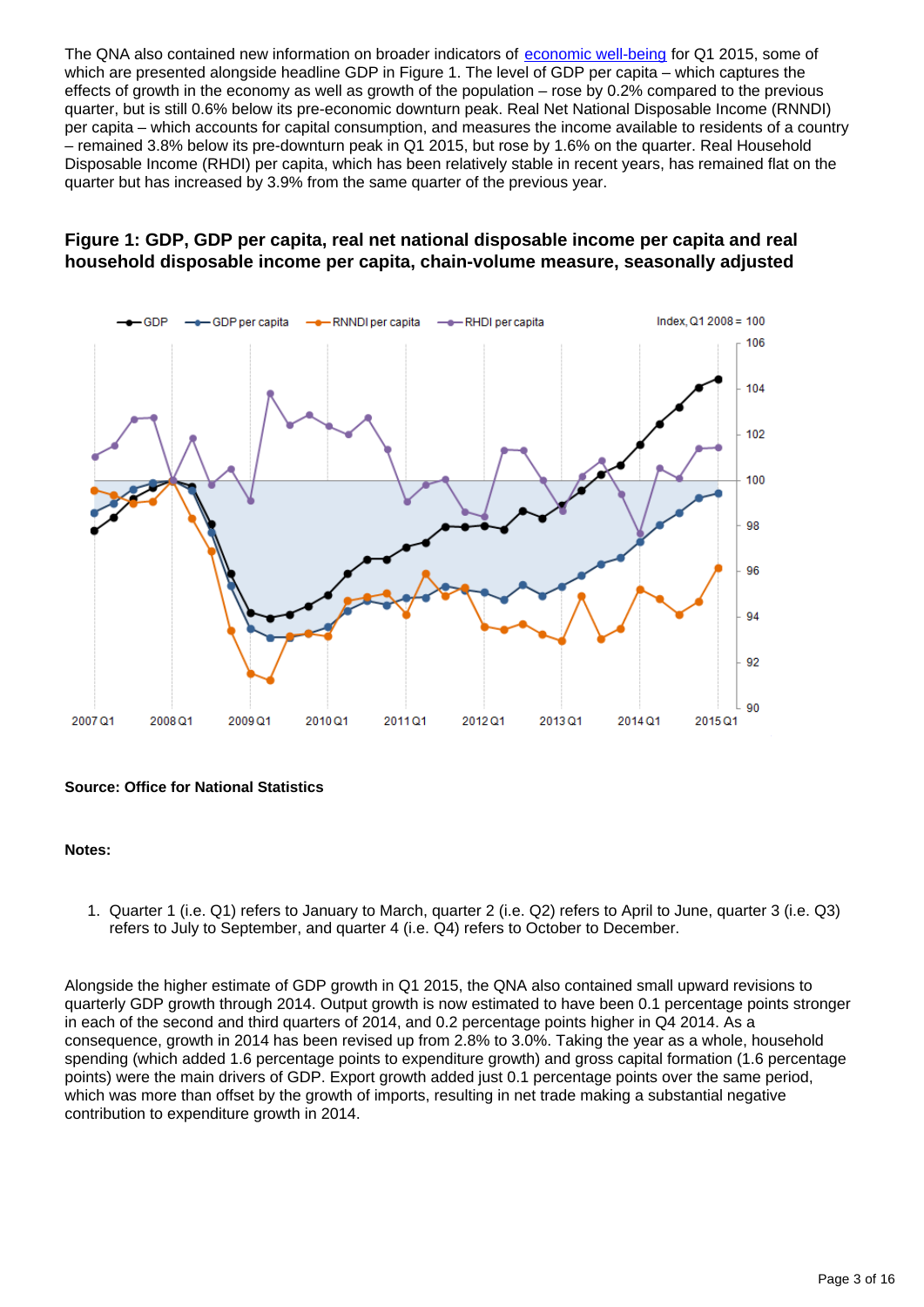Following these revisions, output is now estimated to have been 2.9% higher in Q1 2015 than the same period a year ago – 0.5 percentage points higher than the previous estimate. Figure 2 decomposes these revisions to GDP growth to show the contributions of the expenditure (LHS) and output (RHS) components to the revision. The main driver of the revisions was the change in methodology for construction price and cost indices. This led to a 0.3 percentage point upward revision to Gross Fixed Capital Formation (GFCF) growth in the year to Q1 2015, affecting the expenditure measure of GDP. Gross value added was also affected by a 0.3 percentage point upward revision to construction output – the effects of both revisions are shown in Figure 2. ONS have published further details regarding the [new construction price indices,](http://www.ons.gov.uk/ons/rel/ppi2/construction-output-price-indices--opis-/interim-solution--q1-2015/index.html) as well as two articles that explain how these new prices have affected the volume measures of [construction output](http://www.ons.gov.uk/ons/guide-method/method-quality/specific/business-and-energy/output-in-the-construction-industry/impact-of-interim-solution-for-opis-on-ons-outputs.pdf) (214.3 Kb Pdf) and [investment spending](http://www.ons.gov.uk/ons/guide-method/method-quality/specific/economy/national-accounts/articles/2011-present/changes-to-national-accounts--gross-fixed-capital-formation-and-business-investment---jan-to-mar-2015.pdf) (196.6 Kb Pdf) . Higher growth in household consumption and services output also augmented the whole economy revisions on the expenditure and output side respectively.

### **Figure 2: Revisions to expenditure and output measures of GDP and GVA growth respectively, quarter on same quarter a year ago, chained-volume measure, seasonally adjusted, percentage points**



### **Source: Office for National Statistics**

#### **Notes:**

- 1. 'Other' includes changes in inventories, 'acquisitions less disposals of valuables' and the statistical discrepancy.
- 2. Quarter 1 (i.e. Q1) refers to January to March, quarter 2 (i.e. Q2) refers to April to June, quarter 3 (i.e. Q3) refers to July to September, and quarter 4 (i.e. Q4) refers to October to December.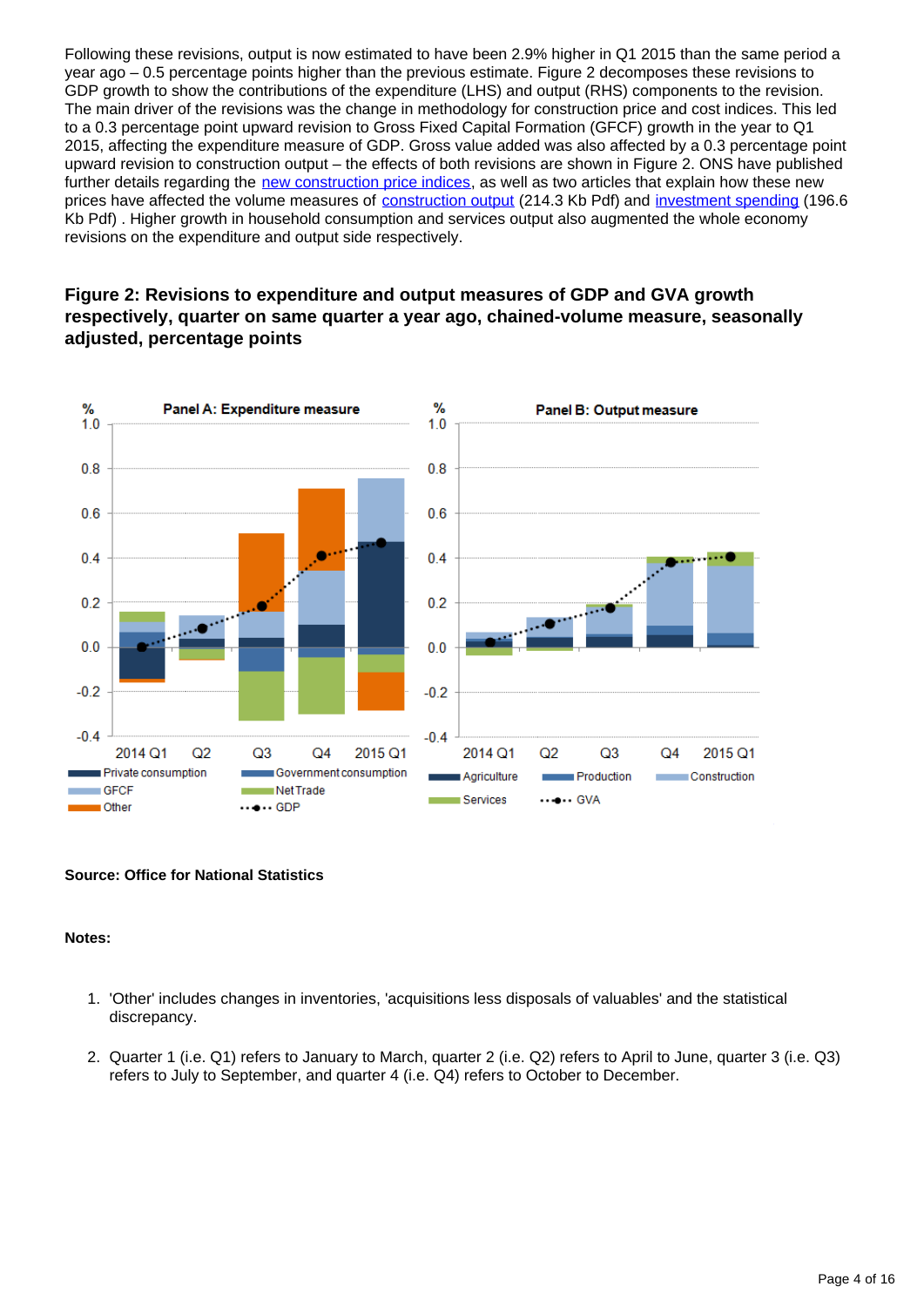## <span id="page-4-0"></span>**4. Labour market and productivity**

Despite the relative strength of the economic recovery since 2013, nominal earnings growth has been weak, and after their [longest fall on record,](http://www.ons.gov.uk/ons/rel/elmr/an-examination-of-falling-real-wages/2010-to-2013/art-an-examination-of-falling-real-wages.html) real earnings only recently returned to growth. Past editions of the **Economic** [Review,](http://www.ons.gov.uk/ons/rel/elmr/economic-review/december-2014/art-dec-er.html#tab-Earnings-growth-and-the-composition-of-the-workforce) the Bank of England's [quarterly Inflation Report](http://www.bankofengland.co.uk/publications/Documents/inflationreport/2015/may3.pdf) and work by [Bank staff](http://bankunderground.co.uk/2015/06/25/skills-matter-the-changing-workforce-and-the-effects-on-pay-and-productivity/) have highlighted that recent movements in earnings have been influenced by the changing composition of the work force. As earnings growth returns, the source of these increases is a key consideration. If earnings growth is a result of general inflationary wage pressure, these effects are likely to lead to higher average unit labour costs. If, however, earnings growth is a consequence of a shift in composition towards more highly-paid employment, the impact on within-industry unit labour costs may be more modest. Accounting for the impact of these composition effects is therefore key to assessing underlying wage inflation in the economy and evaluating whether the current uptick in wage growth is the start of a longer-run trend.

To give an indication of underlying wage growth (i.e. excluding composition effects), Figure 3 shows the median growth in earnings of those remaining in the same job from the Labour Force Survey. This measure tracks employees over a year, measures their individual earnings growth rate, and reports the median of these individual growth rates. To limit possible composition effects, such as people entering or leaving the workforce, or changing jobs, this measure only includes those who have been with the same employer (or self-employment) for one year or more.



## **Figure 3: Annual growth in average weekly earnings 'total pay', median growth in earnings for those in the same job for over one year, and Consumer Price Inflation, 3 month averages**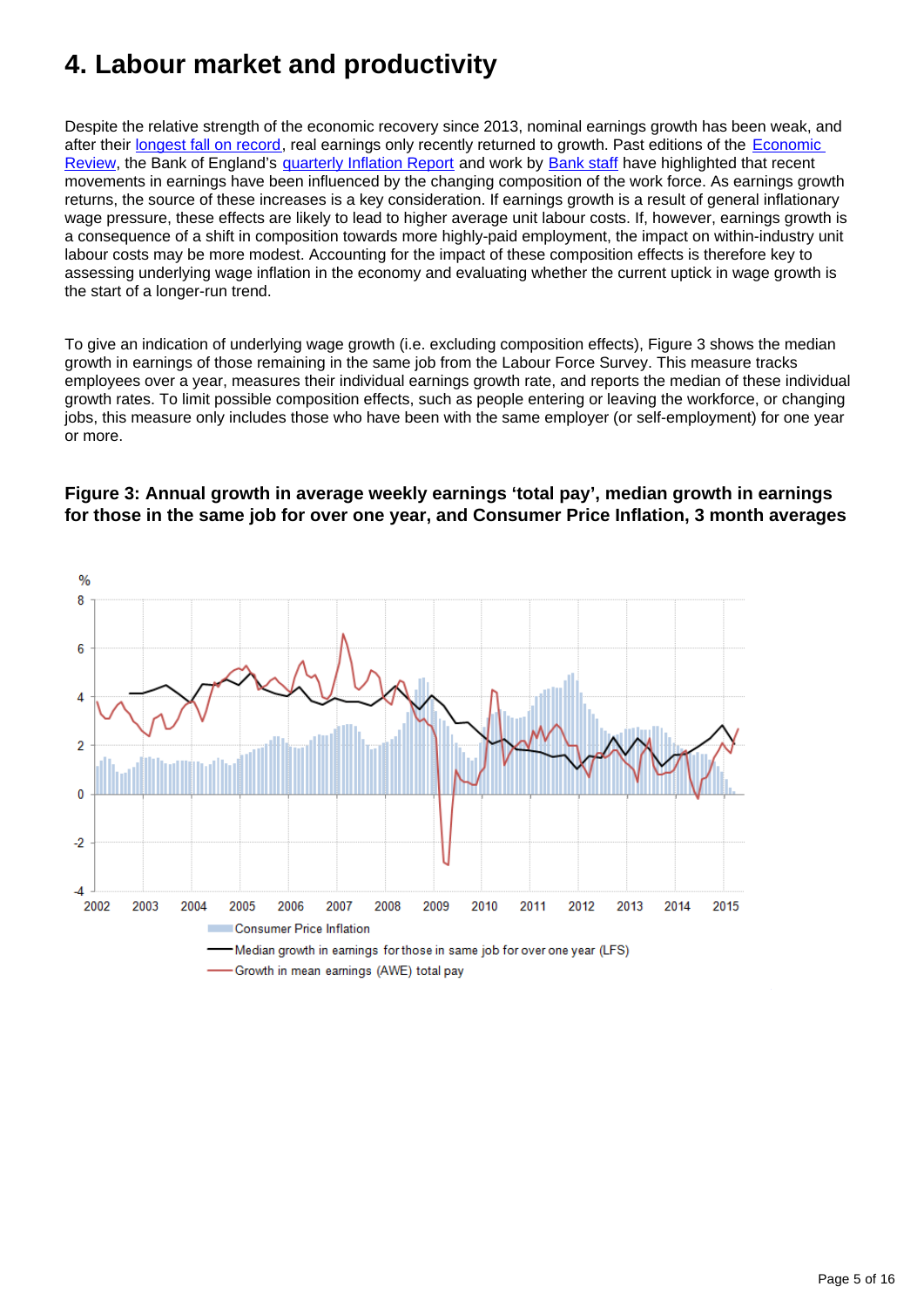#### **Source: Labour Force Survey - Office for National Statistics**

Over the long-term, Average Weekly Earnings (AWE) 'total pay' growth and median growth in earnings track each other fairly closely, reflecting the gradual nature of changes in workforce composition, set against differences in the mean and median concepts. Since the economic downturn, however, there have been two periods of clear divergence. In 2008 and 2009, much of the difference between the series is accounted for by changes in the timing of bonus payments related to changes in tax rates. However, some of the difference may be due to [increased flows between employment and unemployment](http://www.ons.gov.uk/ons/rel/elmr/economic-review/august-2014/art-aug-er.html#tab-Unemployment-flows-data) during and immediately following the downturn. These flows may have had a negative impact on AWE if those hired from unemployment received, on average, a lower wage than those currently employed. These trends, together with other factors, supported the continuously employed LFS measure to a greater degree than the all-employees AWE series.

The second period – in 2014 – coincides with a shift in the composition of the workforce. In this period, aggregate employment shifted towards [lower-skilled occupations,](http://www.ons.gov.uk/ons/rel/elmr/economic-review/december-2014/art-dec-er.html#tab-Earnings-growth-and-the-composition-of-the-workforce) as more entrants to the labour market took on lower-paid posts. This affected the all-employee, AWE measure, to a greater degree than the continuously employed group – among whom earnings growth was relatively robust. The closing of the gap in recent months may provide some evidence that these compositional effects are starting to wane, with implications for wage growth in coming months.

Changes in the composition of the workforce – and in particular the allocation of labour among different industries – may also affect labour productivity in the long run. Typically wages will be higher in industries in which the level of productivity is higher. Workers that are more productive will generate more output and as a result receive higher earnings. Therefore, the impact that industry composition has on average earnings may be associated with a similar composition effect on productivity.

One way to assess how the composition of the workforce may affect productivity, that goes wider than the industries workers are employed in, is to examine [quality adjusted labour input](http://www.ons.gov.uk/ons/rel/icp/quality-adjusted-labour-input--experimental-/estimates-to-2014/index.html). This is a measure which weights hours worked according to their total share of labour income. The "quality of labour" [fell slightly during 2014](http://www.ons.gov.uk/ons/rel/elmr/economic-review/june-2015/art.html#tab-Investment), providing further evidence of a negative workforce composition effect over this year.

These recent negative effects notwithstanding, higher earnings growth in recent months has been accompanied by [stronger productivity growth.](http://www.ons.gov.uk/ons/rel/productivity/labour-productivity/q1-2015/index.html) Output per hour – a key measure of labour productivity – grew by 0.3% in the first quarter of 2015, and was 1.3% higher in Q1 2015 than in the same period a year earlier, the strongest annual growth in this measure since the start of 2012.

## <span id="page-5-0"></span>**5. Effects of taxes and benefits on household incomes**

Earnings from employment – whether measured by the Average Weekly Earnings, the Annual Survey of Hours and Earnings or the Labour Force Survey – only capture one component of pre-tax household income. A more comprehensive picture – including information about other income sources and the impact of the tax and benefits system – is presented in the ONS' annual '[Effects of Taxes and Benefits](http://www.ons.gov.uk/ons/rel/household-income/the-effects-of-taxes-and-benefits-on-household-income/2013-2014/index.html)' publication. This article sets out households' original income, the impact of benefits in cash and in kind, and the impact of direct and indirect taxes on households at different points in the income distribution.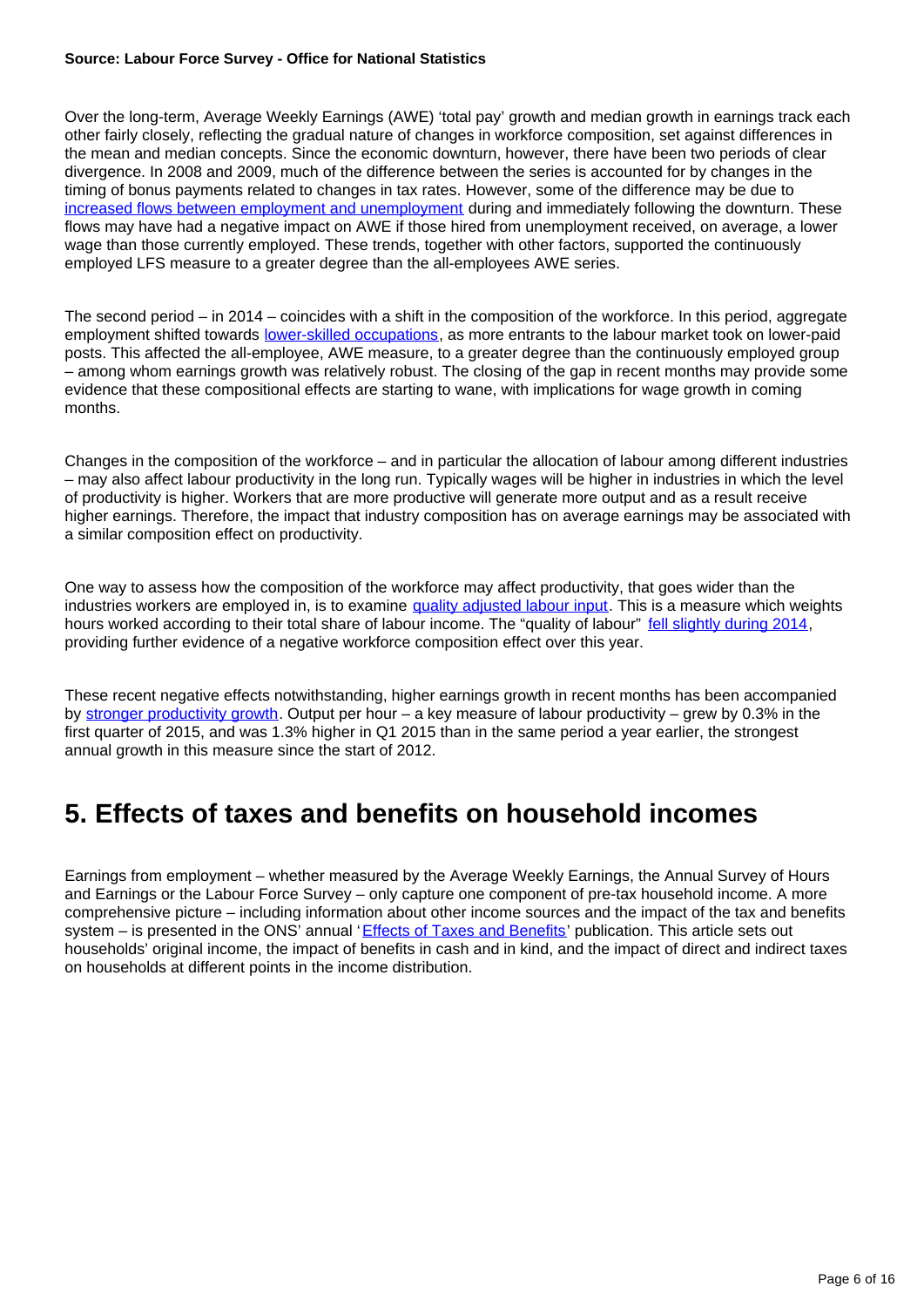Figure 4 shows that the impact of all tax and benefits measures is for income to be redistributed from high income households towards poorer households, resulting in a more equitable income distribution. In 2013/14, the poorest fifth of households (those in the bottom quintile group) had a weekly income of £106 before taxes and benefits. After redistribution, this rose by £191, or 180%, to £297. Income in the second and third quintiles also grew after the effects of taxes and benefits, but by smaller amounts, while the incomes of the richest two quintiles fell after the introduction of taxes and benefits, by £86 (11.0%) and £398 (25.7%) respectively.





#### **Source: Office for National Statistics**

Figure 5 decomposes the difference between original and final income into benefits in kind, cash benefits, as well as direct and indirect taxes. This shows that the richest fifth of households pay £398 more in taxes than they receive in benefits each week, while the second quintile receives more in benefits than the first quintile, more than offset by a greater tax contribution.

How do the benefits that households receive vary across the income distribution? The largest contribution to cash benefits for all income quintiles comes from state pensions; in the first quintile these contribute 35% of the £7,394 the average household received as direct benefits in cash in 2013/14. This proportion rises gradually to 67% for the richest fifth of households, who received £2,947 as benefits in cash on average. Benefits in kind received by the poorest fifth of households were also greater than those received by the wealthiest, with the largest difference coming from education, reflecting the fact that poorer households are more likely to enrol their children in state education.

Figure 5 also highlights the important role that direct taxes play in the redistribution of income. The richest fifth of households pay £377 in direct taxes each week, over 15 times that of the poorest households – much of which is accounted for by differences in income taxes. The burden of indirect taxes is also larger in absolute terms for higher income households – reflecting their higher level of consumption – although indirect taxes account for a larger fraction of disposable income for poorer households. Indicative of the different spending patterns of the population, the richest fifth paid over 8 times more in air passenger duty than the poorest fifth in 2013/14.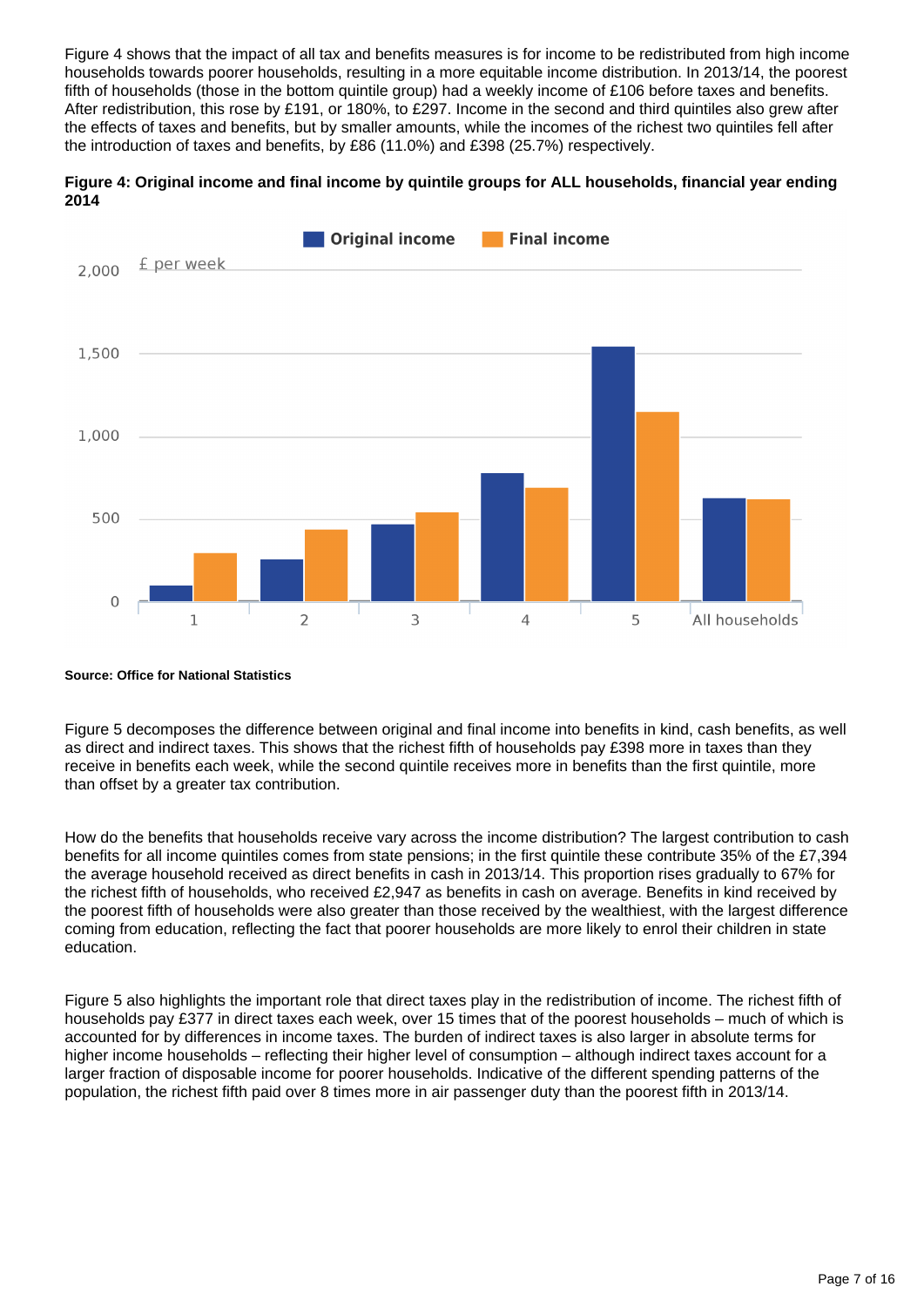

### **Figure 5: Summary of the effects of taxes and benefits on ALL households, financial year ending 2014**

### **Source: Office for National Statistics**

While the bottom income quintile has typically received the largest net benefit from the tax and benefit system, Figure 6 shows that the long run average disposable income growth of this group underperformed compared to all other household types. Since 1977, the poorest quintile has seen their real equivalised disposable income rise by 77% while the richest quintile had a corresponding increase of 139%. However, these differences have been fairly stable in recent years, with all quintiles experiencing broadly similar disposable income growth. Indeed, the majority of the disparity in incomes between the richest fifth and poorest fifth opened up in the late 1980s and early 1990s, and has held relatively constant since then.

The different quintiles have also varied in their experiences over the economic downturn and subsequent recovery. In the 2008/09 and 2009/10 financial years, real household disposable income in the bottom quintile rose by 2.1% and 4.3% respectively, reflecting lower original income but higher cash benefits and lower direct taxes. In 2008/09, real household income fell for all other quintiles, returning to growth for all but the top quintile the following year. Over the course of the recovery, income growth has been weak for all groups. On average, real household income fell by 0.5% per year between 2007/08 and 2013/14, with the top 20% of households by income experiencing larger reductions. Over the most recent year, real household income fell by 0.5% for the first income quintile, and by 1.6% for the fifth income quintile, but increased for all other quintiles.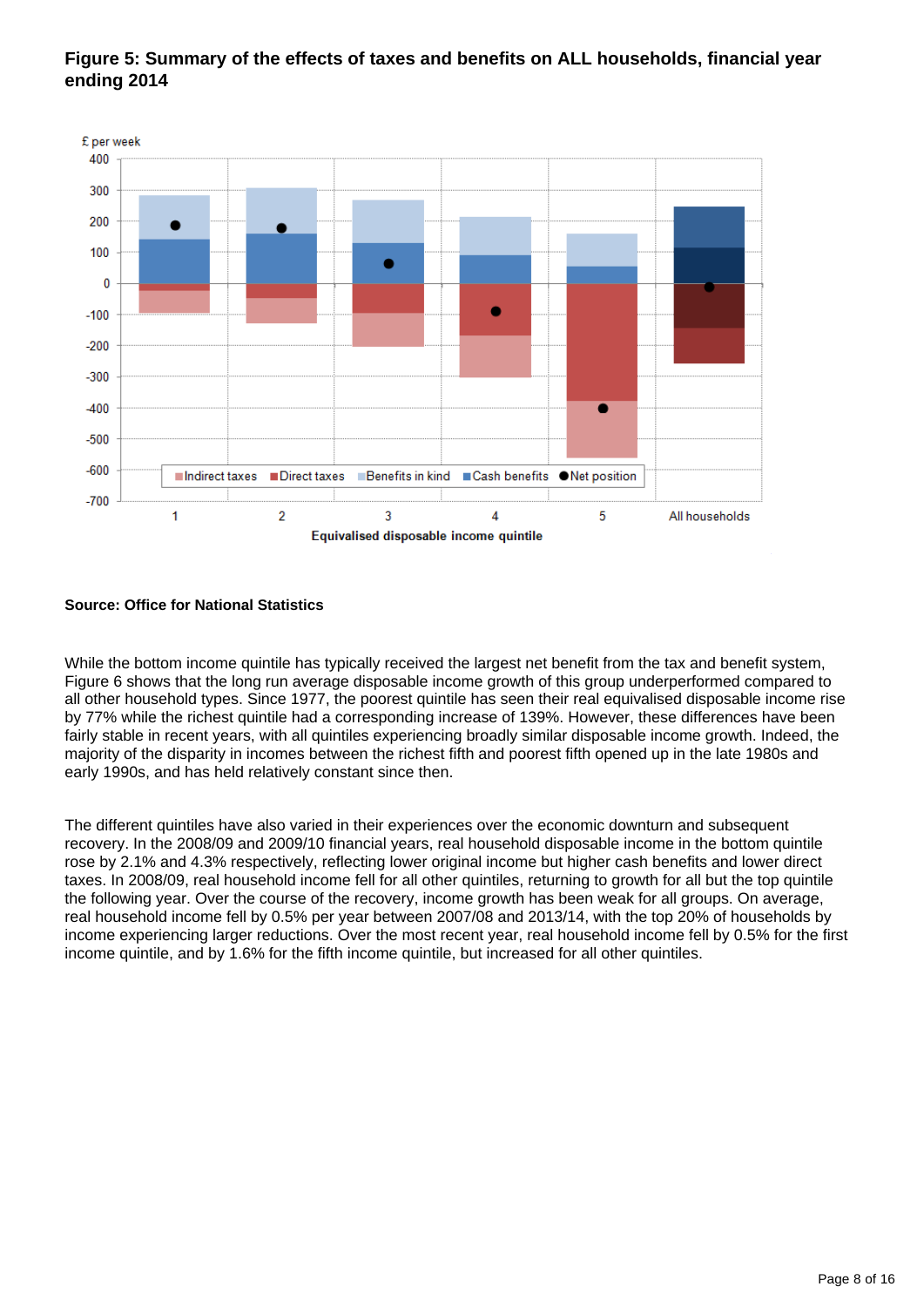



**Source: Office for National Statistics**

## <span id="page-8-0"></span>**6. House prices**

The growth of nominal household incomes and a marked weakening of inflationary pressure in [recent months](http://www.ons.gov.uk/ons/rel/elmr/economic-review/june-2015/art.html#tab--Core-inflation--and-producer-price-indices) have both helped to increase the purchasing power of households. However, the resumption of income growth has been weak in contrast to developments in the housing market, where house prices have been pushed up by growing demand and the continued relatively low level of housebuilding. Average house prices in England and Wales increased by 10.3% in 2014 – up from 3.8% in the previous year – outstripping the growth of household incomes. This has in turn raised questions about affordability and household exposure to debt. While the aggregate stock of long term borrowing held by households has fallen since the onset of the economic downturn, the pace of that decline has slowed in recent quarters as the housing market has started to recover.

While these national level trends are significant, the housing market varies substantially across the different regions of the UK. Closer examination of house prices and income at the local level can provide a more detailed assessment of trends in housing sustainability and affordability. ONS have recently published the latest 'House [Price Statistics for Small Areas](http://www.ons.gov.uk/ons/rel/regional-analysis/house-price-statistics-for-small-areas/1995-2014/index.html)' (HPSSA) data, that show the median sale price of all dwelling types (not mixadjusted) sold in 348 local authorities across England and Wales. This price information helps provide a more detailed local picture of housing affordability.

Figure 7 shows the distribution of annual house price growth across local authorities. The percentiles of the distribution are shown, indicating the percentage of local authorities which experienced house price growth at or below the stated rate. Half of all areas, for example, experienced house price growth above the 50th percentile rate – also known as the median rate. Growth in the headline average house price index (HPI) for England and Wales is shown for comparison.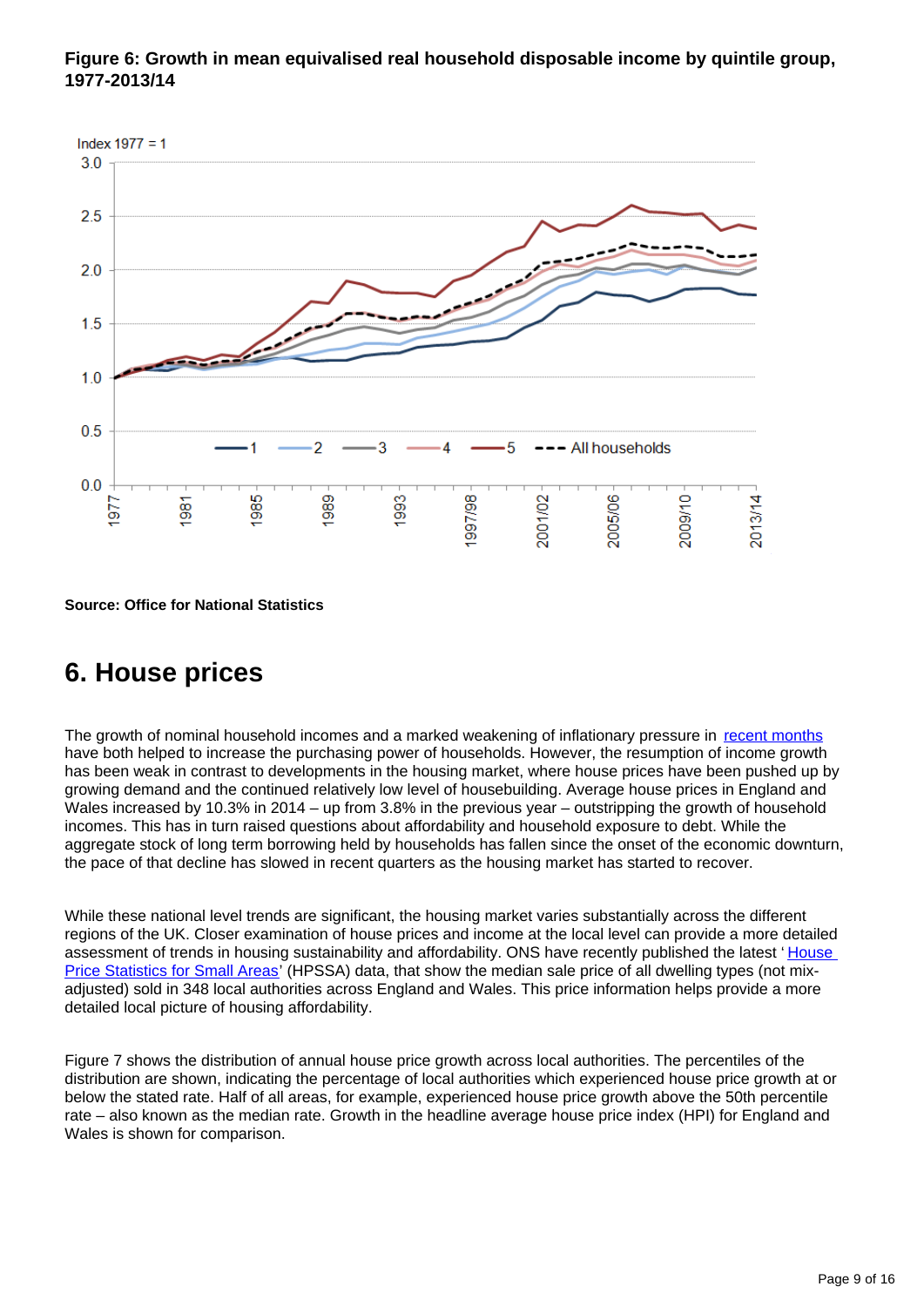

## **Figure 7: Annual mix adjusted house price growth in England and Wales, and the distribution of house price growth in the HPSSA, %**

### **Source: Office for National Statistics**

In general, annual average HPI growth for England and Wales follows a similar trend to median house price growth across the local authorities. The England and Wales HPI grew at an average annual rate of 7.4% between 1996 and 2014, whereas the 50th percentile or median growth rate averaged 6.8%. However, the breadth of experiences shown in Figure 7 is striking. The spread of house price growth peaked around 2003-04, and although it narrowed over the following ten years, the difference remains substantial. In 2009, for instance, although many areas saw house prices fall, 10% of areas saw house prices rise by at least 0.4%. Equally, despite headline house price inflation of 7.9% in 2010, at least 10% of all areas saw median house prices fall over this period.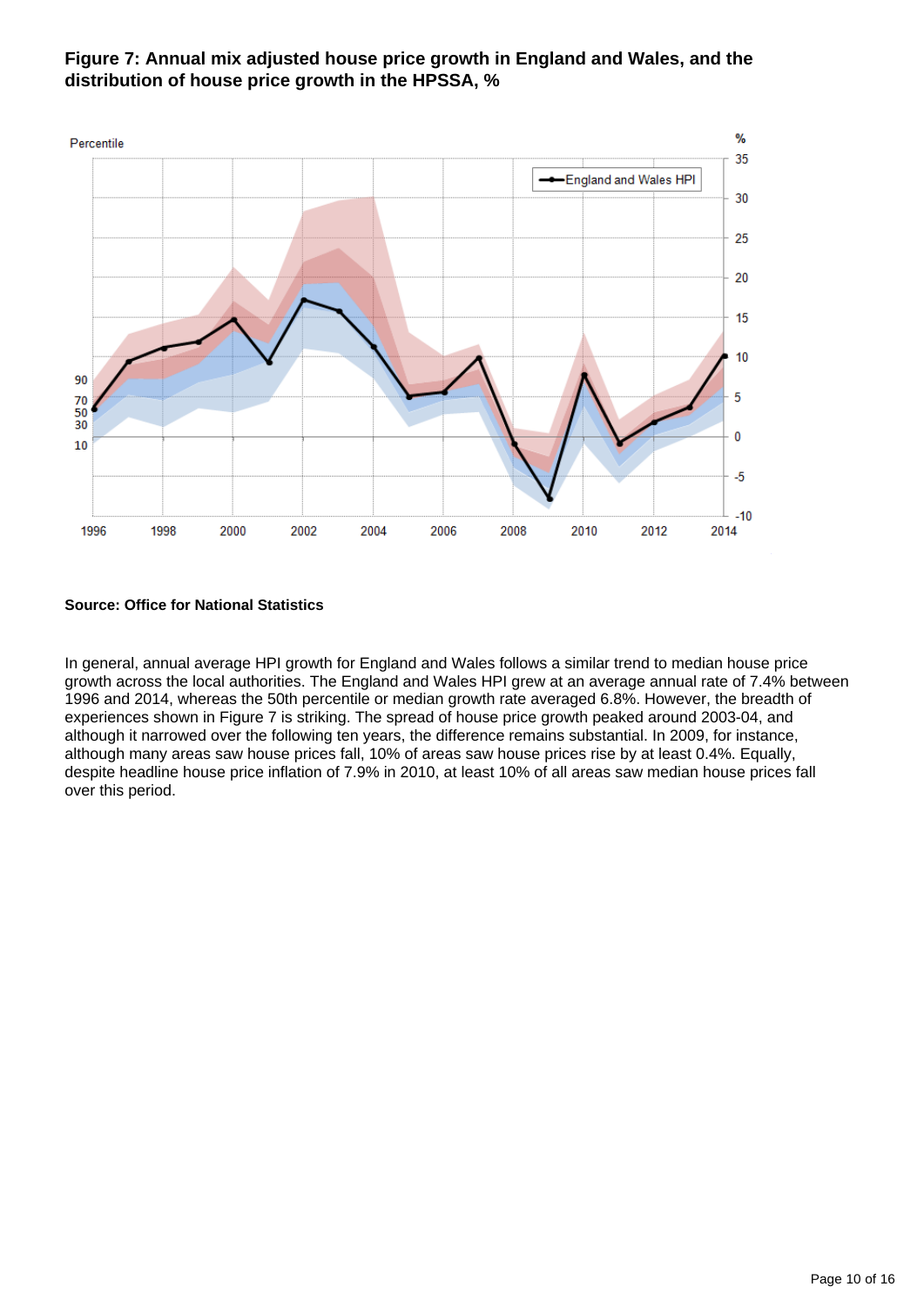The localised nature of the housing market means that the experience of house price growth for any given local authority may differ substantially from the headline rate. Table 1 examines how these diverse experiences affected the distribution of house price levels between 1999 and 2014. On this measure, the lowest-priced 10% of local authorities had median house prices of less than £46,000 in 1999, rising to £120,000 in 2014. By contrast, the threshold for an area to be among the highest-priced 10% of local authorities increased from around £121,000 to £335,000 over the same period.

| Table 1: Selected percentiles for median house prices in small areas (£ and index, 2009=100) |  |  |  |  |  |  |
|----------------------------------------------------------------------------------------------|--|--|--|--|--|--|
|----------------------------------------------------------------------------------------------|--|--|--|--|--|--|

|                       |                    | 1999    | 2004                                         | 2009 | 2013  | 2014  |
|-----------------------|--------------------|---------|----------------------------------------------|------|-------|-------|
| House price $(E)$     | 10th<br>percentile | £46.000 | £93,000 £112,000 £115,000 £120,000           |      |       |       |
|                       | 30th<br>percentile |         | £57,000 £126,000 £138,000 £143,500 £150,000  |      |       |       |
|                       | 50th<br>percentile |         | £68,000 £153,000 £165,850 £179,500 £190,000  |      |       |       |
|                       | 70th<br>percentile |         | £85,000 £180,000 £191,000 £217,250 £229,950  |      |       |       |
|                       | 90th<br>percentile |         | £120,750 £228,500 £250,000 £300,000 £335,000 |      |       |       |
| Index (2009=100) 10th | percentile         | 41.1    | 83.0                                         | 100  | 102.7 | 107.1 |
|                       | 30th<br>percentile | 41.3    | 91.3                                         | 100  | 104.0 | 108.7 |
|                       | 50th<br>percentile | 41.0    | 92.3                                         | 100  | 108.2 | 114.6 |
|                       | 70th<br>percentile | 44.5    | 94.2                                         | 100  | 113.7 | 120.4 |
|                       | 90th<br>percentile | 48.3    | 91.4                                         | 100  | 120.0 | 134.0 |

### **Source: Office for National Statistics**

The pace of the recovery of house prices after the economic downturn has also varied. The 90th percentile – the median price threshold that 10% of local authorities exceed in a given year – recovered to its pre-downturn peak fastest, in just one year. Since then the 90th percentile has grown at a consistently faster pace than other percentiles, as shown in Table 1. This reflects faster house price growth in areas where houses are relatively expensive. The 10th, 30th, 50th, and 70th percentiles have also grown since 2009, albeit at a slower pace.

One important contribution to this recent divergence in median house prices comes from a regional effect. London and the South East experienced the highest house price inflation in England and Wales in 2014, growing by 17.4% and 9.9% respectively. [Mix-adjusted average house prices](http://www.ons.gov.uk/ons/rel/hpi/house-price-index/april-2015/stb-april-2015.html) for 2014 show London and the South East as the only regions valued above £300,000, with average prices of £490,000 and £320,000 respectively.

Variation in house prices is matched by substantial variations in income, which in turn results in differences in housing affordability across the UK. For example, the 2014 Annual Survey of Hours and Earnings (ASHE) showed that the median level of earnings at the local authority level ranged from £16,126 (in Blackpool) to £36,519 (in Westminster). There was also a wide range of growth in local authority median earnings compared to the previous year, from a fall of 10.5% (in Bolsover) to growth of 15.2% (in Tandridge).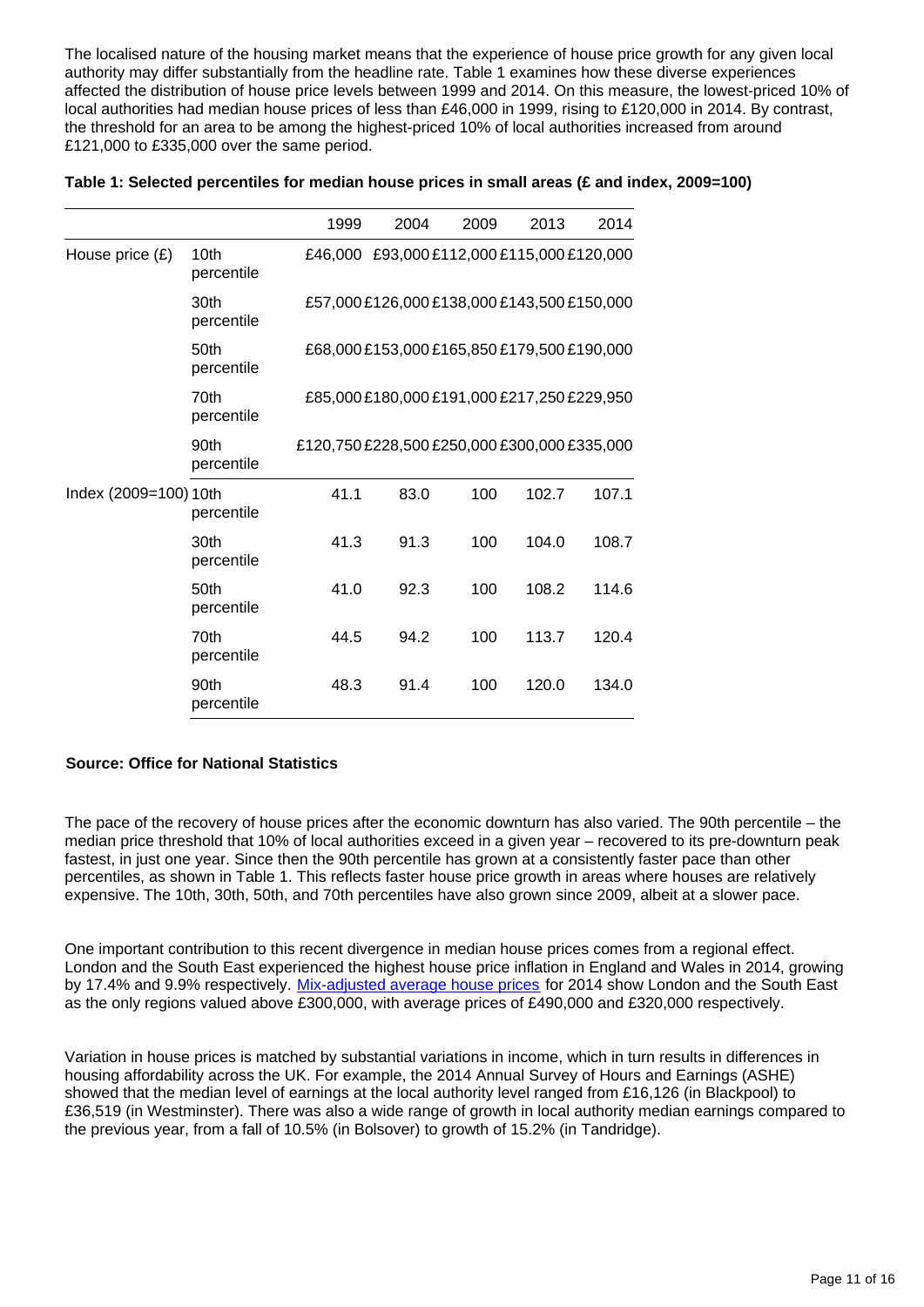Figure 8 combines median house prices with median individual earnings to summarise one measure of housing affordability. For selected years, it shows the distribution of the median house price to median earnings ratio among local authorities. It shows that in 2007, 118 local authorities had a median house price to median individual earnings ratio of between 7 and 9 – a slightly higher peak than in the other years shown. Note that because the earnings data used here is earnings data for individuals, the ratios are substantially higher than those for households, which frequently combine different sources of income for multiple individuals.



**Figure 8: Number of local authorities by house-price-to-earnings ratio**

#### **Source: Office for National Statistics**

#### **Notes:**

1. Due to some of the data being disclosive, ratios have been obtained for 307 of the 348 local authority areas.

Figure 8 suggests that housing affordability has varied both across local authorities and through time. Between 2002 and 2007, the distribution of median house price to median earnings ratios shifted to the right, indicating an increase in the house price earnings ratio across many local authorities. The median ratio increased from 6.4 in 2002 to 8.8 in 2007, reflecting stronger house price growth than earnings growth across many local authorities, as households became increasingly leveraged, taking on larger quantities of mortgage debt.

Following the economic downturn, however, this trend reversed as house price growth slowed markedly faster than wage growth. In 2013 and 2014, the distribution of house price to earnings ratios is shifted to the left relative to the profile seen in 2007. However, in 2014 the distribution also widened and became more positively skewed, with a higher frequency of local authorities experiencing ratios of between 14 and 16 in particular. The majority of these regions with high ratios were located in London or the South East, with the remainder located in the South West and East of England.

To unpack these most recent developments in more detail, Figure 9 divides the distribution of house price to earnings ratios for 2014 into the contributions of four types of local authority. It divides areas into four groups by comparing median house prices and earnings at the local authority level to the median local authority values of these respective series. It shows that most of the lowest house price to earnings ratios appear among local authorities where house prices and earnings are both relatively low. By contrast, the top of the distribution is largely composed of local authorities with both high house prices and high earnings: the remaining areas in this group tend to have below median incomes – suggesting that affordability in some areas is a particular issue.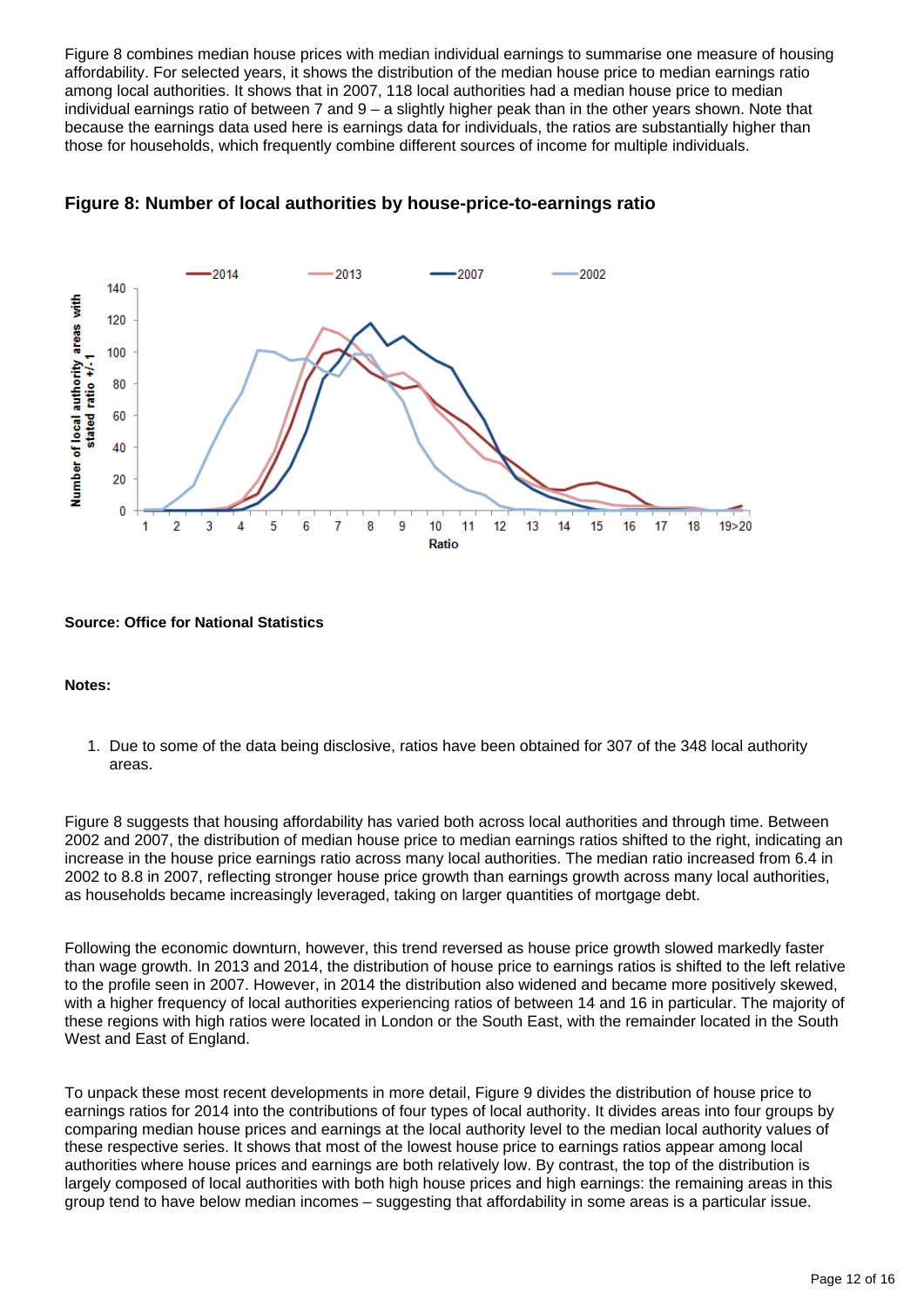## **Figure 9: Number of local authorities by house-price-to-earnings ratio, broken down by the median house price and earnings characteristics, 2014**

**subtitle**



### **Source: Office for National Statistics**

Finally, while this analysis is broadly indicative, it has several important limitations. Firstly, the data are based on mix-unadjusted house prices so may reflect the changing mix of houses that are sold in a given year. It uses median individual earnings in each area and does not consider other sources of household income. Finally, note that simply because house price to earnings ratios are high does not mean that individual household indebtedness is high: this depends on the proportion of individuals moving each period, household wealth and the means of payment.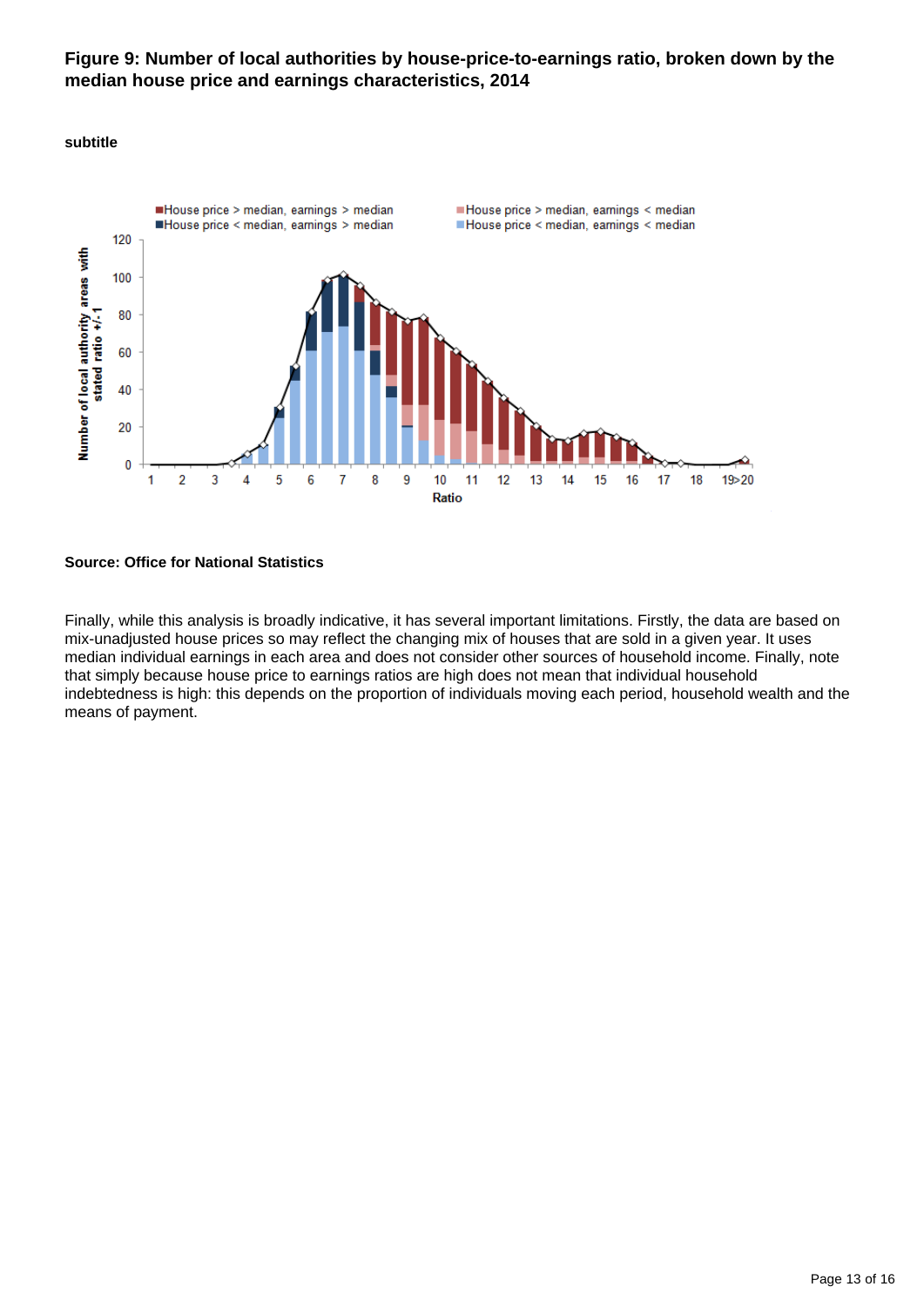## <span id="page-13-0"></span>**7. Reference tables**

#### **UK Demand side indicators**

|                                                        | 2013 2014 2014 2014 2015 2015 2015 2015 2015                 |                                               |             |     |                            |     |                |            |                                          |
|--------------------------------------------------------|--------------------------------------------------------------|-----------------------------------------------|-------------|-----|----------------------------|-----|----------------|------------|------------------------------------------|
|                                                        |                                                              |                                               | Q3          | Q4  |                            |     |                |            | Q1 Feb Mar Apr May                       |
| GDP <sup>1</sup>                                       | 1.7                                                          | 3.0                                           | 0.7         | 0.8 | 0.4                        |     |                |            |                                          |
| <b>Index of Services</b>                               |                                                              |                                               |             |     |                            |     |                |            |                                          |
| All Services <sup>1</sup>                              | 1.9                                                          | 3.0                                           | 0.7         | 0.9 | 0.4                        | 0.3 | 0.1            | 0.2        |                                          |
| <b>Business Services &amp;</b><br>Finance <sup>1</sup> | 2.5                                                          | 3.8                                           | 0.8         | 1.4 | 0.1                        | 0.1 | 0.5            | 0.0        |                                          |
| Government & Other <sup>1</sup>                        | 0.3                                                          | 1.1                                           | 0.2         |     | $0.0 \quad 0.3$            |     | $0.4$ 0.0 -0.1 |            |                                          |
| Distribution, Hotels & Rest. 1                         | 3.5                                                          | 4.8                                           | 1.0         | 1.4 | 1.1                        | 0.4 | 0.2            | 0.9        |                                          |
| Transport, Stor. & Comms. 1                            | 1.4                                                          | 2.7                                           | 1.2         | 1.0 | 0.7                        |     | $0.5 - 0.9$    | 0.6        |                                          |
| Index of Production                                    |                                                              |                                               |             |     |                            |     |                |            |                                          |
| All Production <sup>1</sup>                            | $-0.5$                                                       | 1.7                                           | 0.2         | 0.4 | 0.2                        | 0.2 | 0.6            | 0.4        |                                          |
| Manufacturing <sup>1</sup>                             | $-0.7$                                                       | 3.1                                           | 0.4         | 0.4 | 0.1                        | 0.4 |                | $0.4 -0.4$ |                                          |
| Mining & Quarrying <sup>1</sup>                        |                                                              | $-2.5 -0.3 -1.8$                              |             |     | $1.5 - 0.5 - 2.5$          |     | 2.9            | 5.6        |                                          |
| Construction <sup>1</sup>                              | 1.4                                                          | 9.5                                           |             |     | 2.2 0.2 -0.2 -0.9 1.4 -0.8 |     |                |            |                                          |
| <b>Retail Sales Index</b>                              |                                                              |                                               |             |     |                            |     |                |            |                                          |
| All Retailing <sup>1</sup>                             | 1.4                                                          | 3.9                                           | 0.4         | 2.3 | 0.9 <sub>0</sub>           |     | $0.6 - 0.6$    | 0.9        | 0.2                                      |
| All Retailing, excl.Fuel <sup>1</sup>                  | 2.0                                                          | 4.3                                           | 0.5         | 2.3 | 0.5                        | 0.7 | 0.1            | 0.8        | 0.2                                      |
| Predom. Food Stores <sup>1</sup>                       | $-0.2$                                                       |                                               | $0.7 - 0.5$ | 1.5 | 0.2                        | 0.2 | 0.1            | 0.1        | 0.6                                      |
| Predom. Non-Food Stores <sup>1</sup>                   | 1.8                                                          | 6.5                                           | 1.7         | 2.6 | 0.2                        |     | $1.2 -0.1$     |            | $1.6 - 0.1$                              |
| Non-Store Retailing <sup>1</sup>                       |                                                              |                                               |             |     |                            |     |                |            | 18.0 12.7 -1.2 4.9 3.8 0.4 1.0 -0.3 -0.1 |
| Trade                                                  |                                                              |                                               |             |     |                            |     |                |            |                                          |
| Balance <sup>2, 3</sup>                                | $-33.7 - 35.2 - 11.0 -6.9 -7.5 -2.9 -3.1 -1.2$ :             |                                               |             |     |                            |     |                |            |                                          |
| Exports <sup>4</sup>                                   |                                                              | $3.0 -1.7 -1.3$ $3.3 -1.6 -2.2$ $0.9$ $1.2$ : |             |     |                            |     |                |            |                                          |
| Imports <sup>4</sup>                                   |                                                              | 2.7 -1.3 0.3 0.0 -1.1 1.8 1.1 -3.1 :          |             |     |                            |     |                |            |                                          |
| <b>Public Sector Finances</b>                          |                                                              |                                               |             |     |                            |     |                |            |                                          |
| $PSNB-ex3,5$                                           | $-24.1$ $-4.3$ 0.3 $-2.7$ $-7.6$ $-2.9$ $-0.4$ $-2.8$ $-2.2$ |                                               |             |     |                            |     |                |            |                                          |
| PSND-ex as a % GDP                                     |                                                              | 79.3 81.4 80.2 81.4 80.5 79.9 80.5 80.4 80.8  |             |     |                            |     |                |            |                                          |

Source: Office for National Statistics

**Table notes:**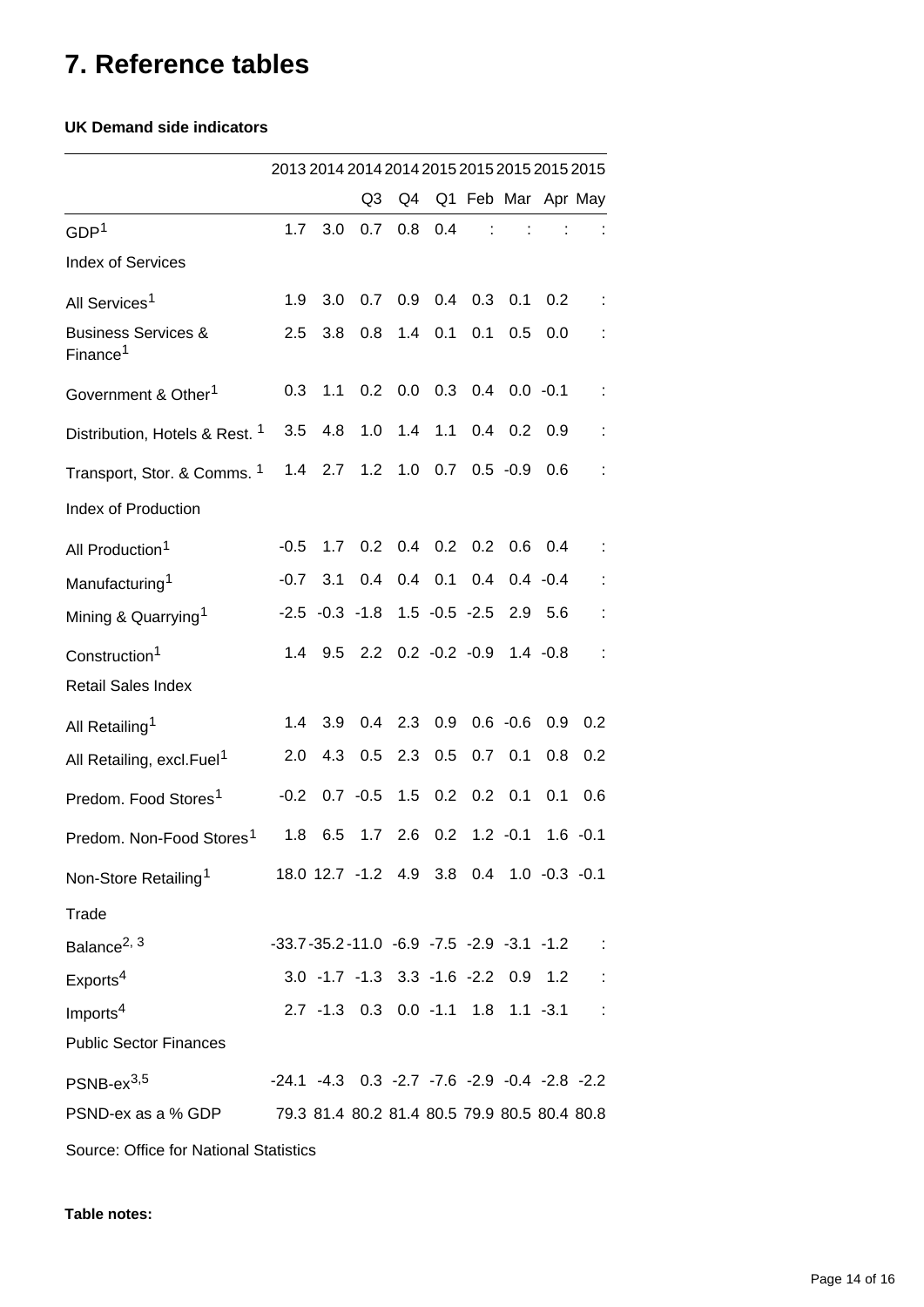- 1. Percentage change on previous period, seasonally adjusted, CVM
- 2. Levels, seasonally adjusted, CP
- 3. Expressed in £ billion
- 4. Percentage change on previous period, seasonally adjusted, CP
- 5. Public Sector net borrowing, excluding public sector banks. Level change on previous period a year ago, not seasonally adjusted

### **UK Supply side indicators**

|                                                                            |     |                  |    |  |                            |  | 2013 2014 2014 2014 2015 2015 2015 2015 2015     |     |                       |
|----------------------------------------------------------------------------|-----|------------------|----|--|----------------------------|--|--------------------------------------------------|-----|-----------------------|
|                                                                            |     |                  | Q3 |  |                            |  |                                                  |     | Q4 Q1 Feb Mar Apr May |
| <b>Labour Market</b>                                                       |     |                  |    |  |                            |  |                                                  |     |                       |
| Employment Rate <sup>1, 2</sup> 71.5 72.9 73.0 73.2 73.5 73.5 73.4         |     |                  |    |  |                            |  |                                                  |     |                       |
| Unemployment Rate <sup>1, 3</sup> 7.6 6.2 6.0 5.7 5.5 5.5 5.5              |     |                  |    |  |                            |  |                                                  |     |                       |
| Inactivity Rate <sup>1, 4</sup>                                            |     |                  |    |  |                            |  | 22.4 22.2 22.2 22.3 22.1 22.1 22.2 :             |     |                       |
| Claimant Count Rate <sup>7</sup> 4.2                                       |     |                  |    |  |                            |  | 3 2.8 2.6 2.4 2.4 2.3 2.3 2.3                    |     |                       |
| Total Weekly Earnings <sup>6</sup> £475 £480 £480 £486 £488 £484 £494 £493 |     |                  |    |  |                            |  |                                                  |     |                       |
| <b>CPI</b>                                                                 |     |                  |    |  |                            |  |                                                  |     |                       |
| All-item CPI <sup>5</sup>                                                  | 2.6 | 1.5              |    |  |                            |  | 1.5 0.9 0.1 0.0 0.0 -0.1 0.1                     |     |                       |
| Transport <sup>5</sup>                                                     | 1.0 | 0.3              |    |  |                            |  | $0.8 -0.4 -2.5 -2.7 -1.9 -2.8 -1.5$              |     |                       |
| Recreation & Culture <sup>5</sup>                                          | 1.1 | 0.9 <sub>0</sub> |    |  |                            |  | 1.2 0.6 -0.4 -0.8 -0.7 -0.4 -1.0                 |     |                       |
| Utilities <sup>5</sup>                                                     | 4.1 |                  |    |  |                            |  | 3.0 3.1 2.5 0.9 0.9 0.7 0.5 0.4                  |     |                       |
| Food & Non-alcoh.<br>Bev. <sup>5</sup>                                     |     |                  |    |  |                            |  | 3.8 -0.2 -0.9 -1.6 -2.9 -3.3 -3.0 -2.8 -1.8      |     |                       |
| PPI                                                                        |     |                  |    |  |                            |  |                                                  |     |                       |
| Input <sup>8</sup>                                                         |     |                  |    |  |                            |  | 1.2 -6.6 -7.4 -9.4 -13.5 -13.5 -13.1 -11.0 -12.0 |     |                       |
| Output <sup>8</sup>                                                        | 1.3 |                  |    |  |                            |  | $0.0 -0.3 -0.8 -1.7 -1.7 -1.7 -1.7 -1.6$         |     |                       |
| HPI <sup>8</sup>                                                           |     |                  |    |  | 3.5 10.0 11.8 10.0 8.5 7.4 |  | 9.6                                              | 5.5 | ÷                     |
| Source: Office for National Statistics                                     |     |                  |    |  |                            |  |                                                  |     |                       |

**Table notes:**